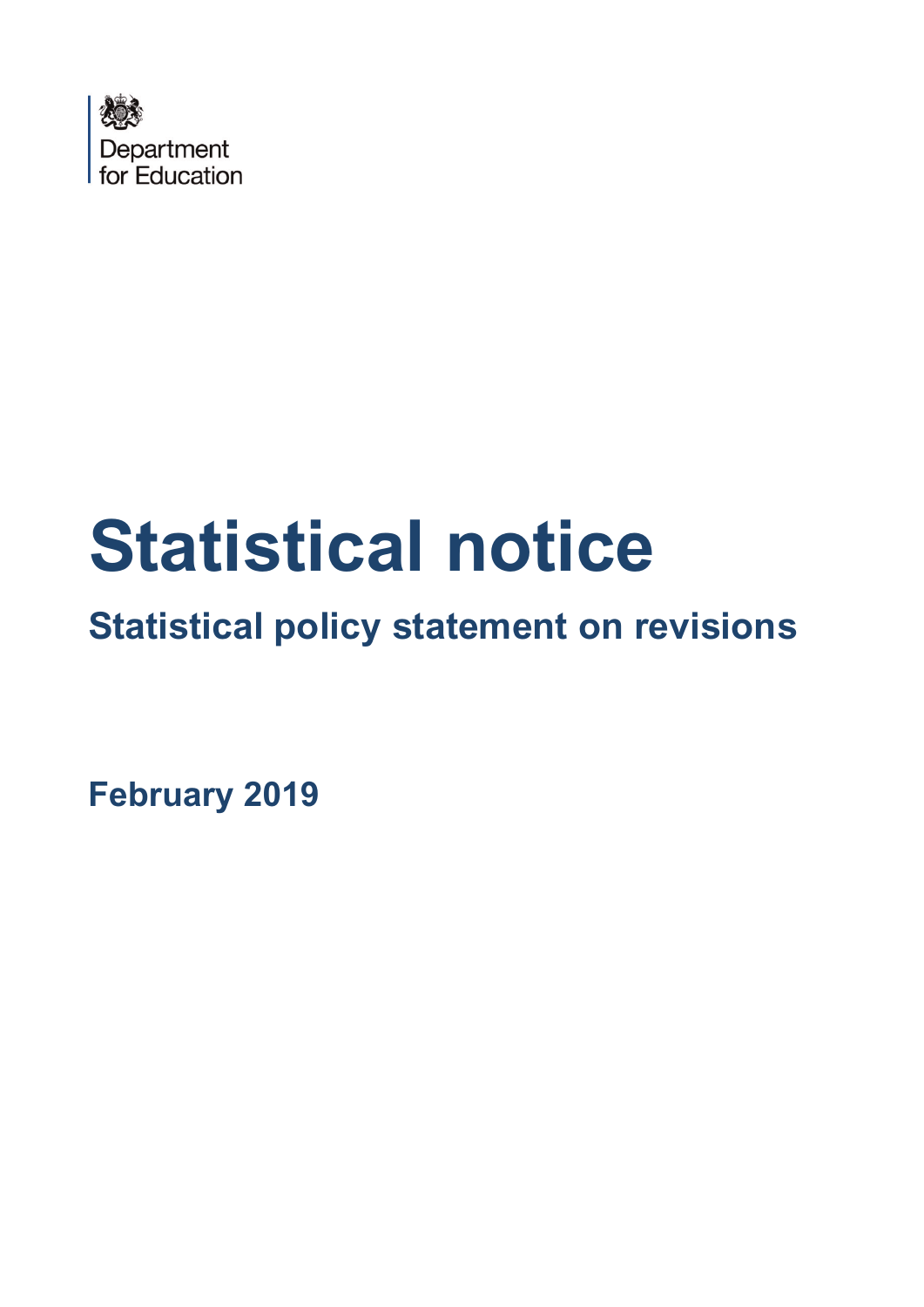# **Revisions**

This statistical notice has been produced to help users of official statistics understand the reasons for scheduled revisions to official statistics and the procedure for correcting errors in official statistics in line with the [Code of Practice for Statistics.](https://www.statisticsauthority.gov.uk/code-of-practice/)

The Department for Education aims to avoid the need for revisions to official statistics unless they are absolutely necessary. The department has systems in place and robust quality assurance processes to minimise the number and scale of any unscheduled corrections.

#### **Code of Practice for Statistics**

**T3.9** [Scheduled revisions](https://www.statisticsauthority.gov.uk/code-of-practice/the-code/trustworthiness/t3-orderly-release/) or [unscheduled corrections](https://www.statisticsauthority.gov.uk/code-of-practice/the-code/trustworthiness/t3-orderly-release/) to the statistics and data should be released as soon as practicable. The changes should be handled transparently in line with a published policy.

**Q2.5** Producers of statistics and data should provide users with advance notice about changes to methods, explaining why the changes are being made. A consistent time series should be produced, with back series provided where possible. Users should be made aware of the nature and extent of the change.

**Q3.4** Scheduled revisions, or unscheduled corrections that result from errors, should be explained alongside the statistics, being clear on the scale, nature, cause and impact.

### **Scheduled revisions**

Scheduled revisions to official statistics may happen because of changes to methods or data.

#### **Methods changes**

Planned changes in statistical methodology to improve accuracy of official statistics may lead to revisions to historical data to provide a consistent time series. Changes to methods include, but are not limited to, changes to data collection systems, administrative data sources, definitions and classifications.

Where major changes to methods are proposed we will, where possible, consult on the changes and announce them in advance. The scale, nature and impact of these changes will be explained alongside the statistics.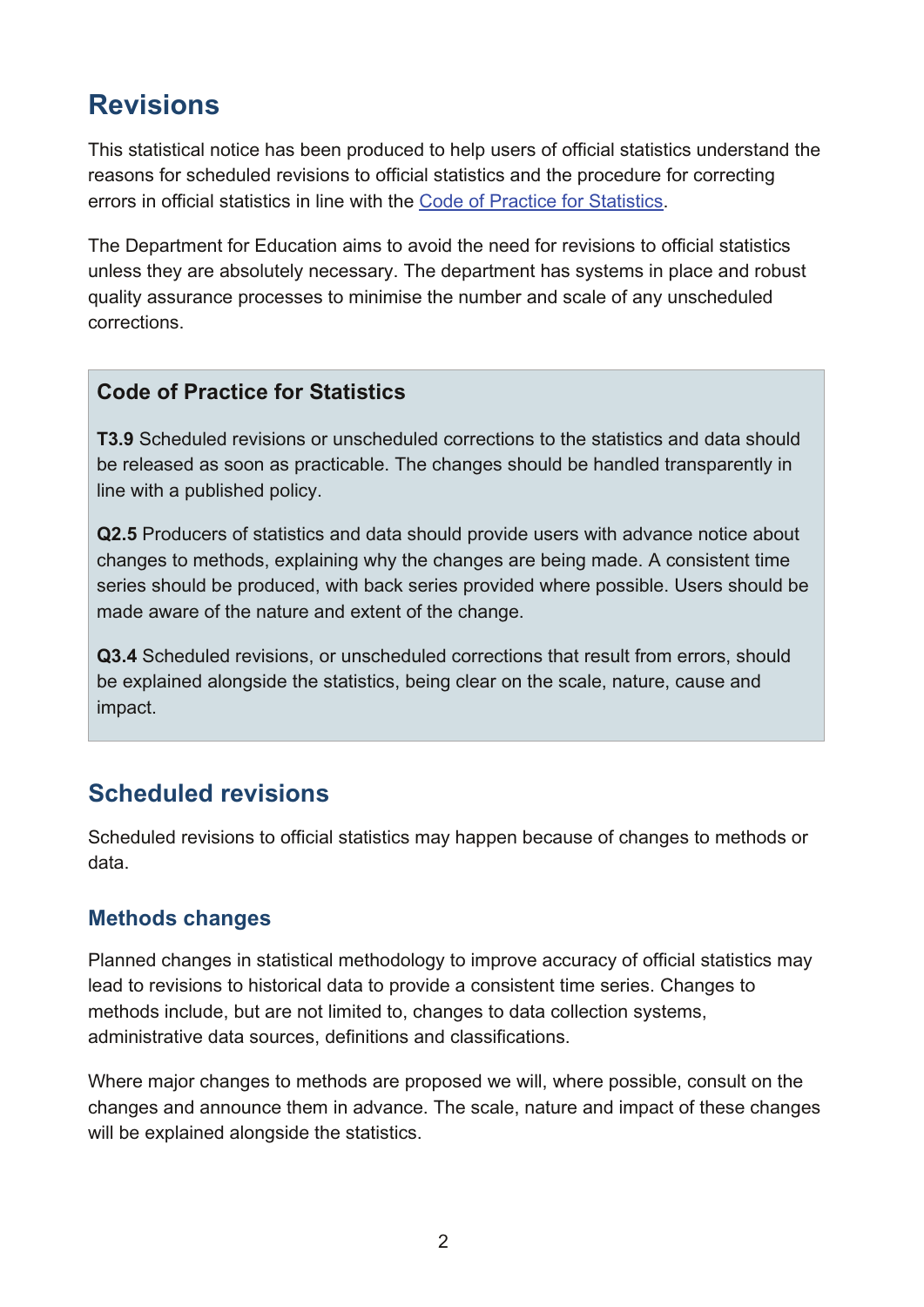#### **Data changes**

Official statistics may be published as provisional to provide an early indication of the trend, and subsequently updated when more data becomes available. This can happen when statistics use data from operational systems and not all respondents have completed the relevant information when the snapshot is taken for the official statistics publication. The historical provisional data is replaced with more accurate revised data based on a more complete response in the next publication.

Provisional data will be clearly labelled in the publication and accompanying tables. An explanation of the limitations of the provisional data, and when the final revised statistics will be published, will be included in the publication.

## **Unscheduled corrections**

Unscheduled corrections may be a result of unexpected changes to source data or errors in statistical processing.

Whilst there are robust procedures in place to minimise errors in our statistics systems and processes, we recognise that errors may happen occasionally. When an error is found, we will assess the impact of the error on the interpretation of the statistics and determine the appropriate response in terms of correcting the error and alerting users.

Major errors which, when corrected, would change the interpretation of data or trends that it shows will be corrected as soon as possible. The reason for the correction and its impact will be clearly shown in the publication and known users will be notified directly where this is deemed necessary.

Minor errors, which do not change the interpretation of the data or trends, will be corrected with the next publication of the data, if it is practical and cost effective to do so. Users will be notified of minor errors in the next publication.

**Neil McIvor**  Head of Profession for Statistics Department for Education